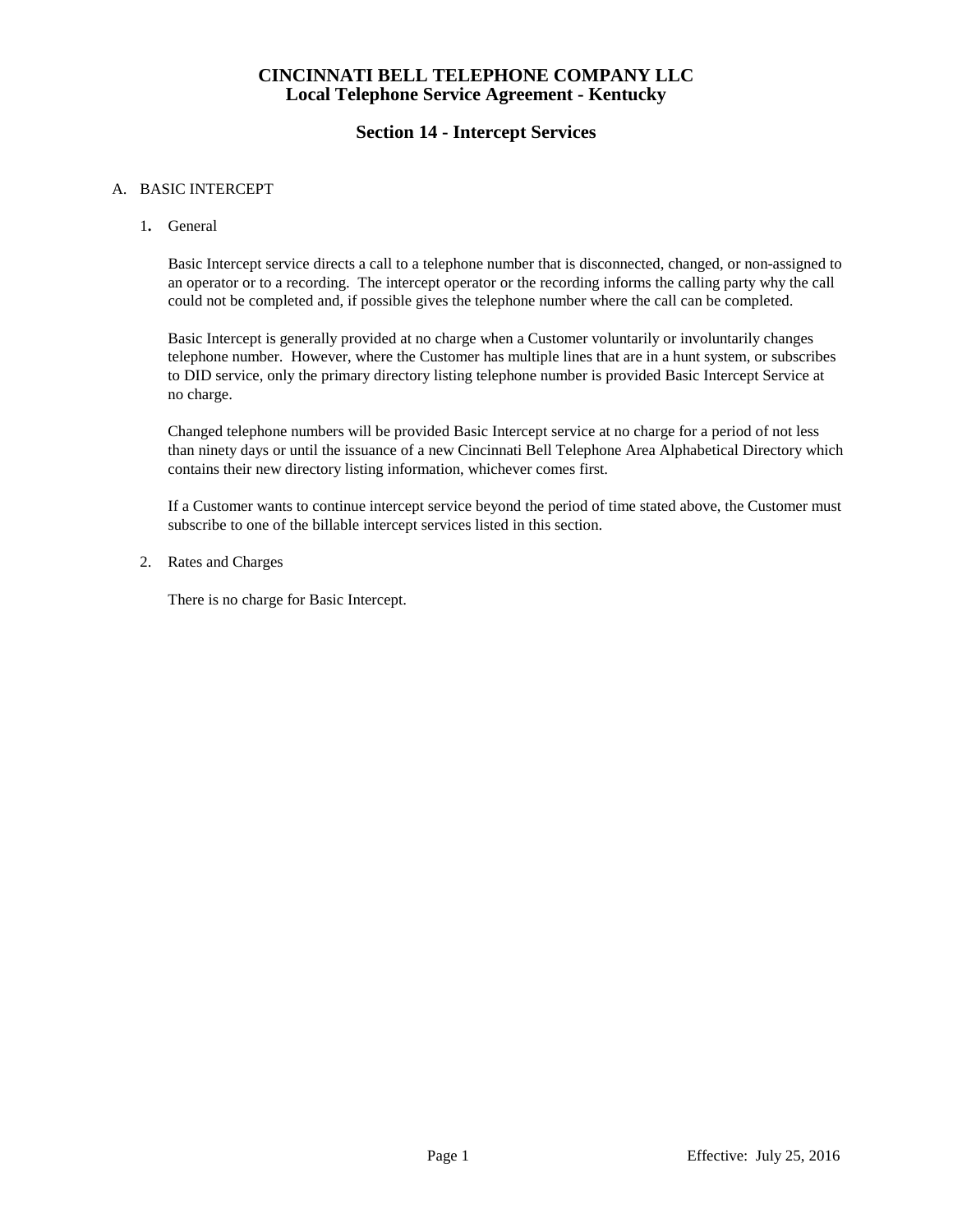## **Section 14 - Intercept Services**

#### B. EXTENDED BASIC INTERCEPT

1**.** General

Extended Basic Intercept service allows a nonresidence Customer to extend the length of time that the Customer's telephone number is provided Basic Intercept beyond the period in which Basic Intercept is normally provided and/or to purchase intercept on numbers other than the directory listed telephone number.

Extended Basic Intercept will be provided until the Customer calls to have it removed or for a maximum of 360 days.

Extended Basic Intercept is not available for residential service.

2. Rates and Charges

The rates and charges for Extended Basic Intercept are shown in the Price List Section of this Agreement.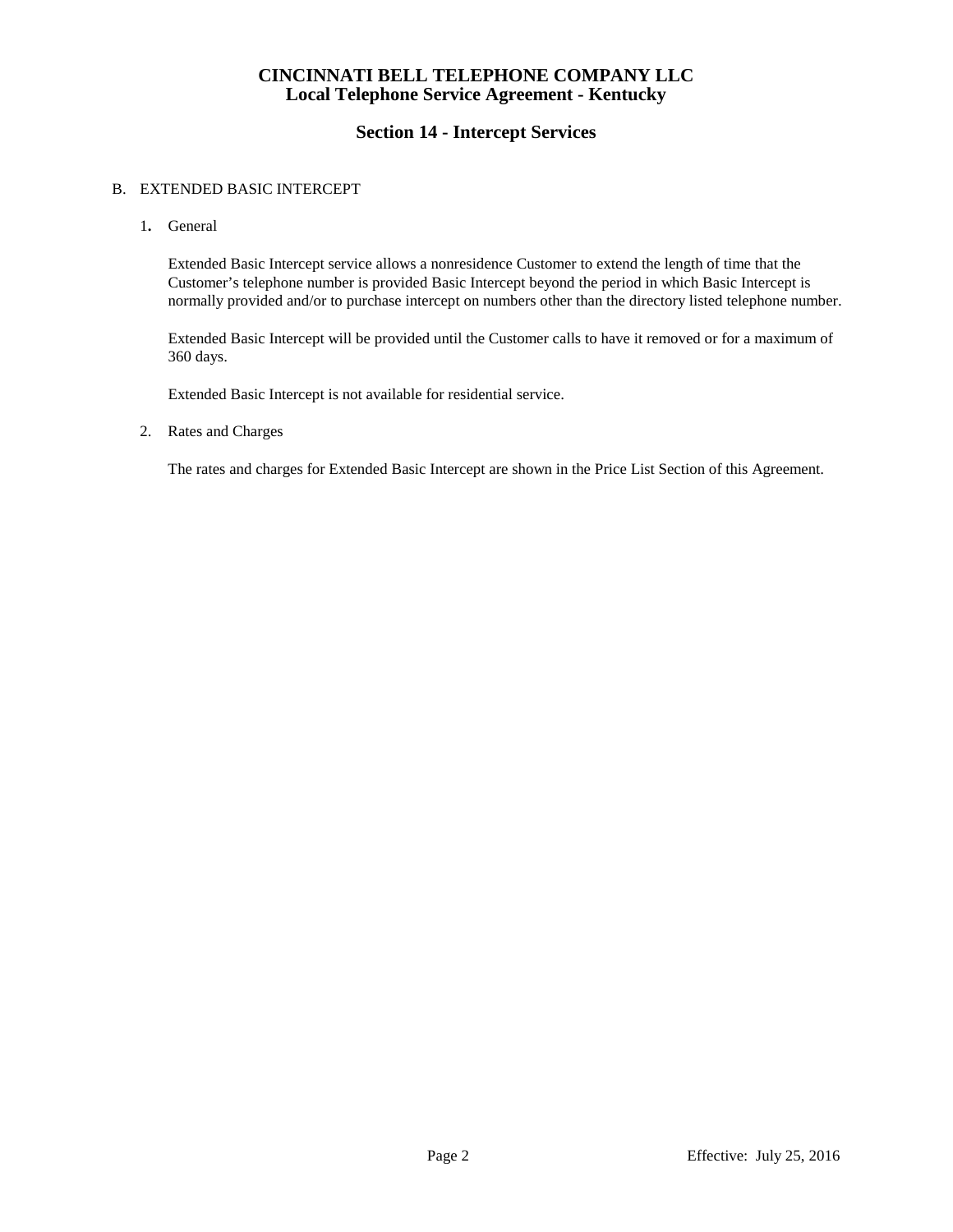### **Section 14 - Intercept Services**

#### C. TEMPORARY INTERCEPTION OF CALLS

1. General

At the request of the Customer and where the facilities permit, Temporary Interception of Calls allows service to be intercepted temporarily without termination of service. Only outward service will be provided during the period Temporary Interception of Calls is active.

Referral of calls will be made if the Customer desires. Only referrals to individual lines will be made from nonresidence lines.

In view of the possibility of errors, arrangements for interception with or without referrals are made with the understanding that the Customer assumes all risk in connection therewith, and that no liability attaches to the Company by reason of failure to complete any calls. For additional liability information see Section 2 of this Agreement..

The minimum period for which Temporary Interception of Calls is furnished is 24 hours. Each period of interception must start and end during normal working hours of the Company. A period of interception is considered to be terminated and a new period of interception established when a change is made at the Customer's request.

2. Rates and Charges

The rates and charges for Temporary Interception of Calls are shown in the Price List Section of this Agreement.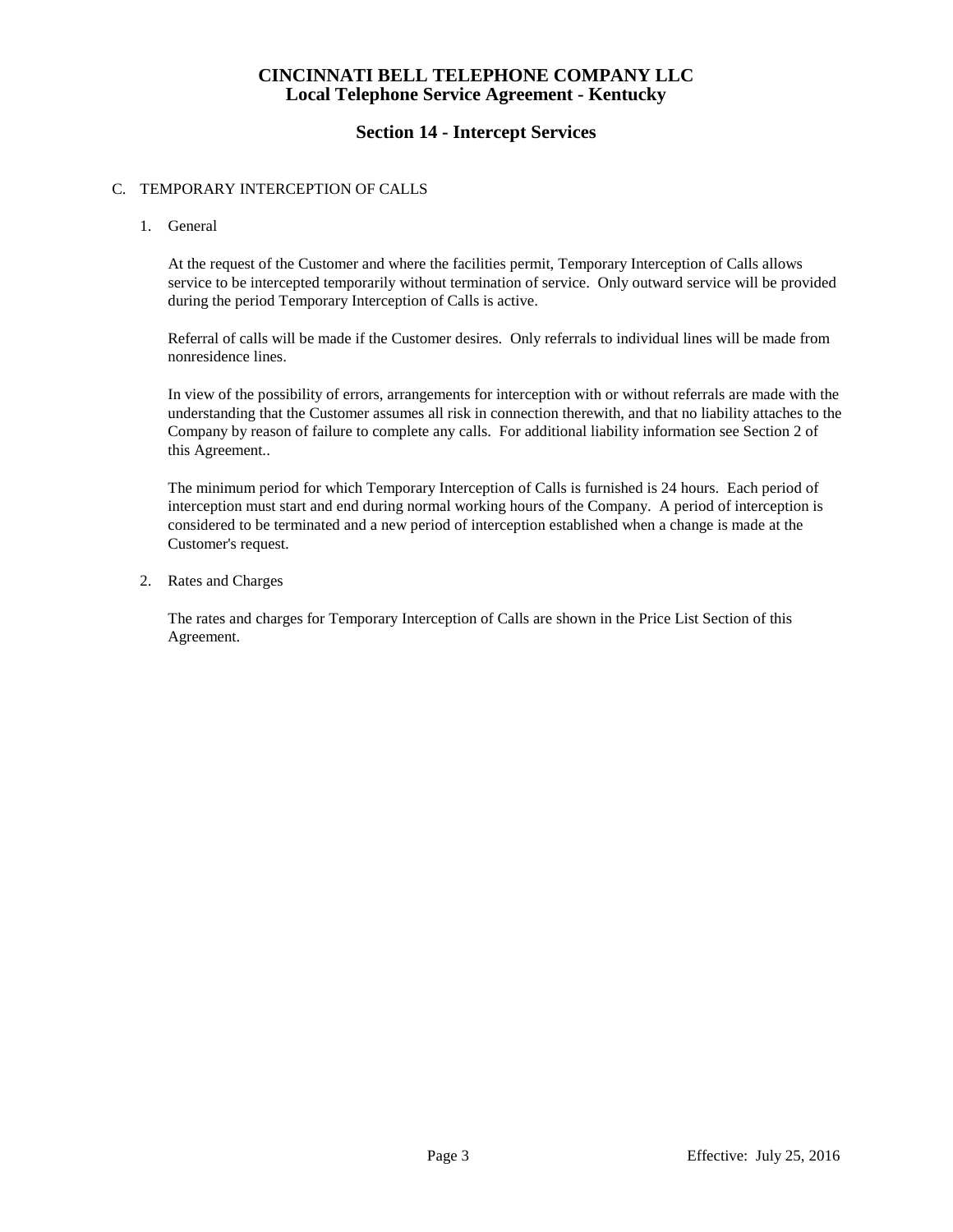### **Section 14 - Intercept Services**

#### D. CUSTOMIZED MESSAGE INTERCEPT

1. General

Customized Message Intercept allows Customers to record their own intercept message in order to inform callers of their change of telephone number.

The customized intercept message will be limited to a maximum of 35 seconds. The intercepted call will be terminated at that point.

The Customer subscribing to Customized Message Intercept will be given a telephone number to call to set up the message. Once the message is recorded the Customer may change their intercept message as often as they wish.

Customized Message Intercept will be provided until the Customer places an order to have it removed, or for a maximum of 360 days for nonresidence customers when associated with disconnected service, or for a maximum of 90 days for residence customers when associated with disconnected service This service may be associated only with a disconnected residence or nonresidence service line.

2. Rates and Charges

The rates and charges for Customized Message Intercept are shown in the Price List Section of this Agreement.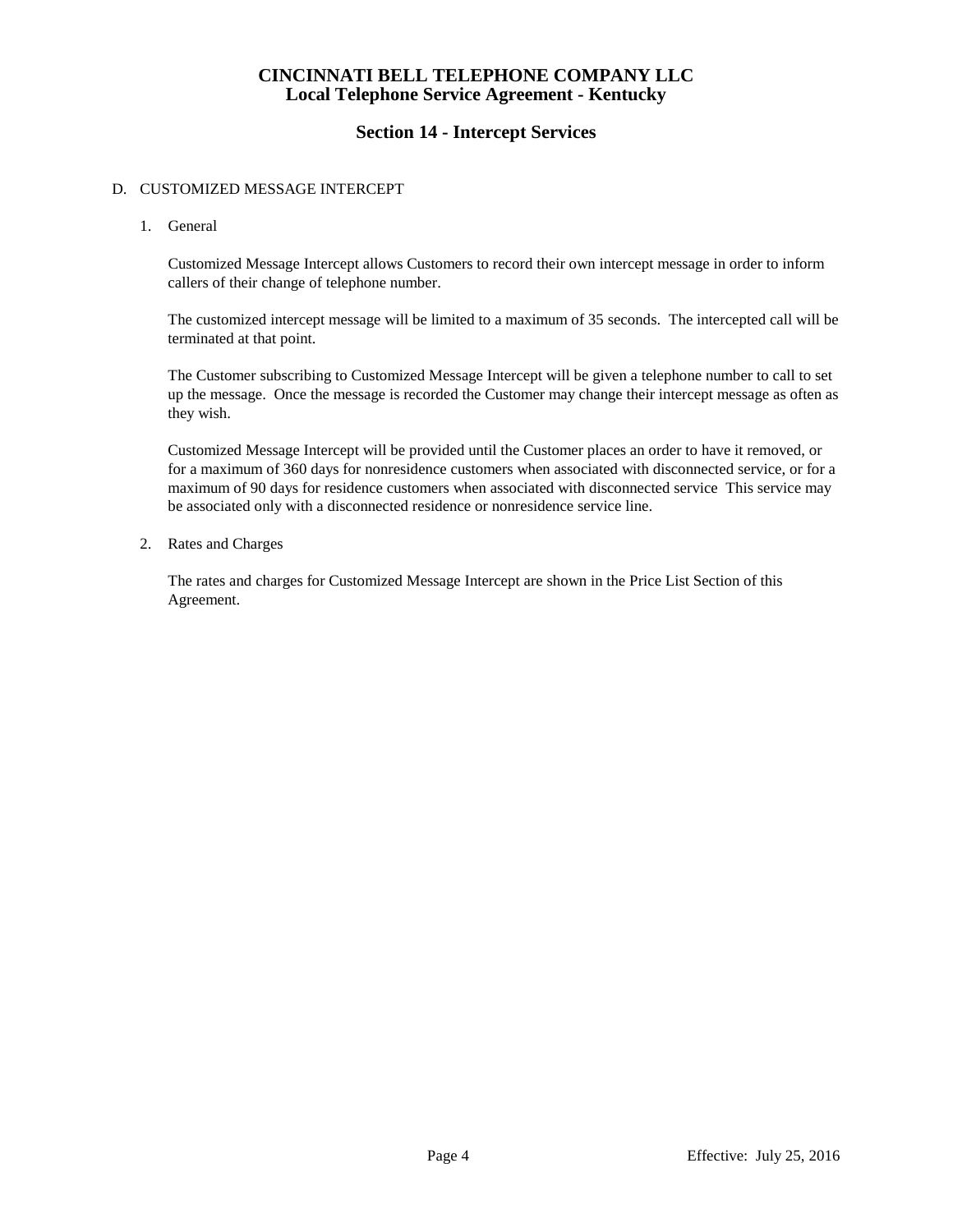### **Section 14 - Intercept Services**

### E. CUSTOMIZED MESSAGE WITH COMPLETION

1. General

This service allows nonresidence Customers to record their own intercept message and have calls forwarded to a new telephone number.

The customized intercept message will be limited to a maximum of 35 seconds. The message portion of the intercepted call will be terminated at that point.

The Customer will be given a telephone number to call to set up the message. Once the message is recorded the Customer may change their intercept message as often as they wish.

Customized Message With Completion may be provided until the Customer places an order to have it removed or for a maximum of 360 days when associated with disconnected service. This service may be associated only with a disconnected nonresidence service telephone line.

The call will be connected to the new number automatically after the personalized intercept message is played. The caller does not have to dial the new number. There is no time limit on the length of the call once it has been connected to the new telephone number.

Customized Message with Completion does not provide for completion of calls to toll numbers or Local Area Service (LAS) line types. Calls may be completed to 1-800 type numbers.

2. Rates and Charges

The rates and charges for Customized Message with Completion are shown in the Price List Section of this Agreement.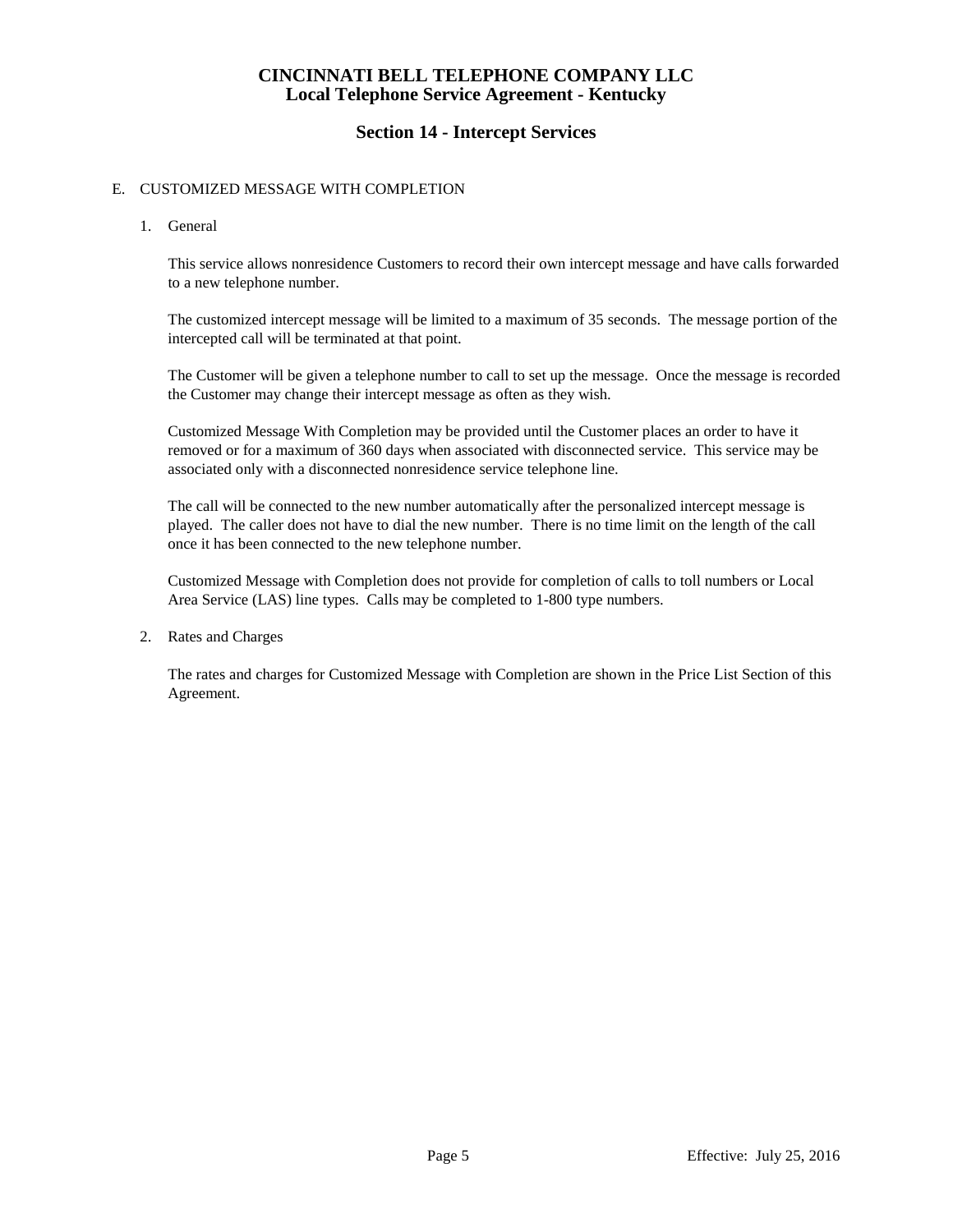### **Section 14 - Intercept Services**

### F. SPLIT INTERCEPT WITH CUSTOMIZED MESSAGE

1. General

Split Intercept with Customized Message allows nonresidence Customers with multiple parties on one line to intercept calls to that number so as to provide two or more names and telephone numbers via intercept. Additionally, Customers may record their own intercept message to provide the caller with information on how to reach the parties.

The customized intercept message will be limited to a maximum of 35 seconds. The message portion of the intercepted call will be terminated at that point.

The Customer will be given a telephone number to call to set up the message. Once the message is recorded Customers may change their intercept message as often as they wish.

If the Customer does not call and record their own intercept message, the Company will provide a default intercept message that will provide limited listings information.

Split Intercept with Customized Message may be provided until the Customer places an order to have it removed or for a maximum of 360 days when associated with disconnected service. This service may be associated only with a disconnected nonresidence service telephone line.

2. Rates and Charges

The rates and charges for Split Intercept with Customized Message are shown in the Price List Section of this Agreement.